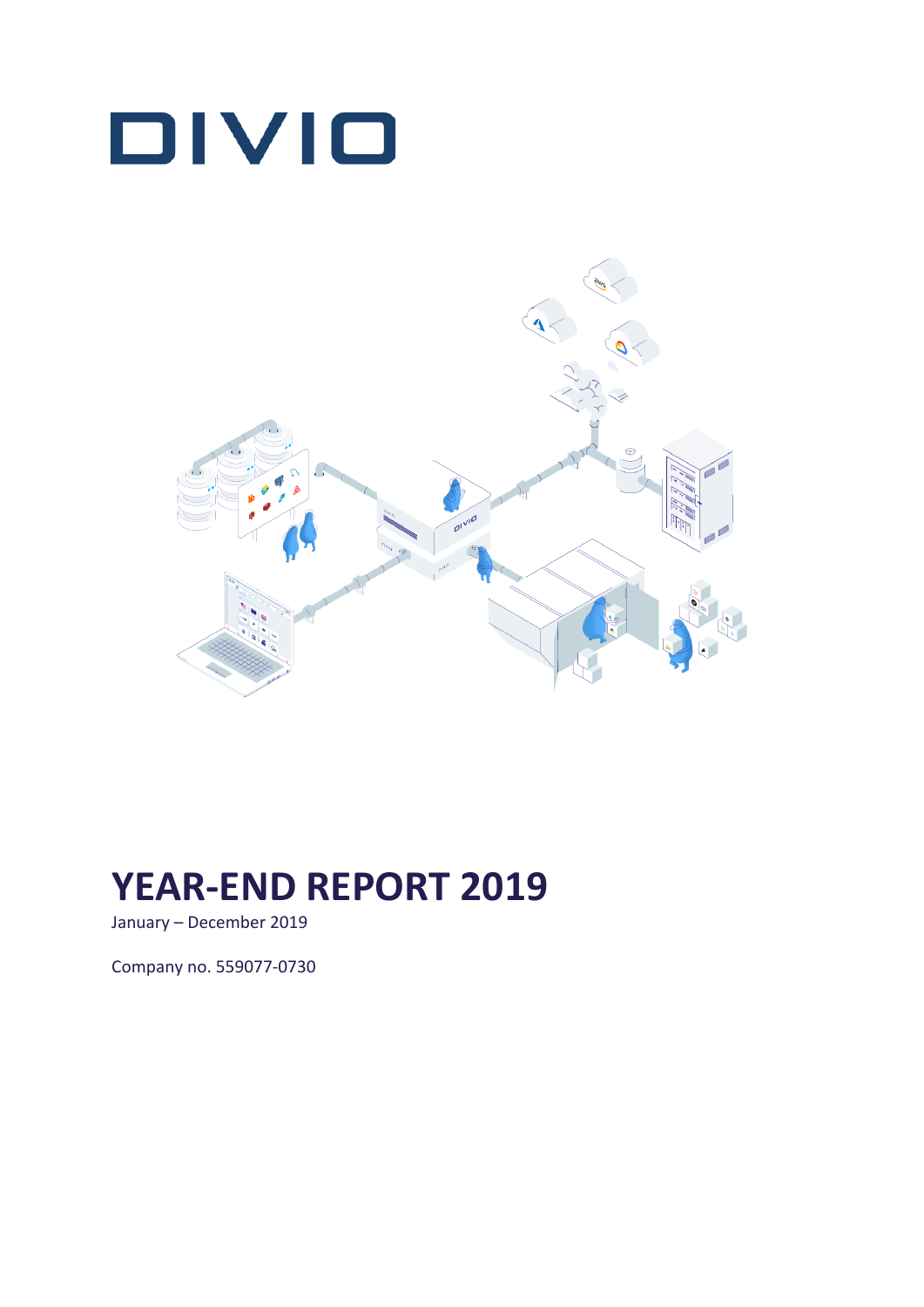

**Divio Technologies made significant investments in the development of PaaS and CMP platforms during 2019. Divio has transformed from a development-focused to a sales-focused company and implemented an** enterprise sales strategy. The overall MRR increased by 49% compared to the previous year, and there is an **expanding pipeline of prospects.**

### **Summary of the year-end report**

#### **For the period 2019-07-01 – 2019-12-31**

- Total revenue amounted to 8,250 (12,388) KSEK
- Revenue from Subscriptions and Professional Services amounted to 5,983 (7,758) KSEK
- Operating loss for the period -10,891 (-4,120) KSEK
- Earnings before tax for the period -9,471 (-4,489) KSEK

#### **For the period 2019-01-01 – 2019-12-31**

- Total revenue amounted to 16,354 (18,444) KSEK
- Revenue from Subscriptions and Professional Services amounted to 11,851 (11,237) KSEK
- Operating loss for the year -21,033 (-14,212) KSEK
- Earnings before tax for the year -19,578 (-14,589) KSEK
- Cash flow from operating activities -21,238 (-3,008) KSEK

#### **Significant events during the period**

- Initiated the transition from a development to a sales-focused company
- Made a significant change in company strategy towards enterprise sales
- Strengthened the management team in October with the recruitment of a sales-driven CEO
- Made major investments in the platform, adding functionality and broadening the customer base
- Listed on Nasdaq First North Growing Markets

#### **Important events after the period**

- Rights Issue in March preparing for strategic investments in sales
- Recruited two outstanding enterprise sales professionals
- Launched self-service cloud shifting functionality

#### **Rights Issue**

- Divio Technologies AB, listed on Nasdaq First North, announced that the company's Board of Directors, subject to approval of the extraordinary general meeting, proposes a rights issue of approximately SEK 17.6 million.
- The rights issue will secure investment in building up the sales organization, meeting increased demand for Divio's services and continuing to develop new business opportunities.
- An Extraordinary General Meeting will be held on 11 March 2020 for approval of the new share issue. The terms of the share issue mean that two existing shares give the right to subscribe for one new share at the subscription price of 0:80 SEK. The issue is guaranteed up to 15 MSEK by external investors.

| <b>Key indicators</b>             | <b>Jul - Dec 2019</b> | 2019          |
|-----------------------------------|-----------------------|---------------|
| Subscription revenue KSEK         | 5,802 (2,955)         | 9,765 (4,951) |
| <b>Professional services KSEK</b> | 182 (4,802)           | 2,086 (6,286) |
| Earnings per share SEK            | $-0.35$               | $-0.45$       |
| Cash and cash equivalents KSEK    | 5,948 (5,571)         | 5,948 (5,571) |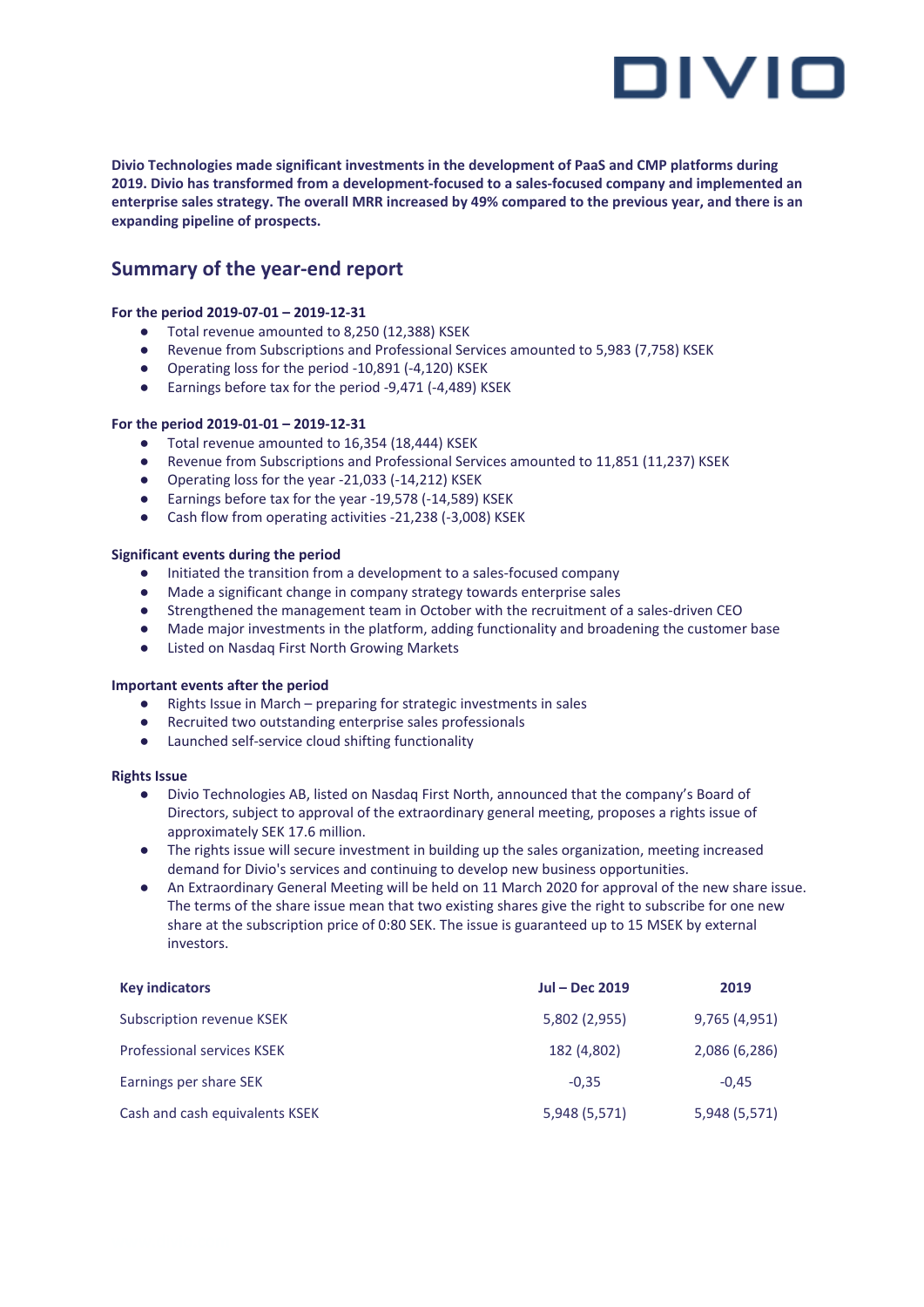

### **CEO Comments**

I had the pleasure to join Divio in mid-October and, together with the management team, started to implement the new sales strategy. We began building a new sales organisation with straight forward messages, clearer offer and outreach sales that is harmonizing with our marketing and communication strategy.

The first half of the year started off strongly with a distinct growth in the order backlog and several new customers of various sizes including Village Capital, NSC, Global, Gateley, Kunsthaus Zürich and many more were onboarded. During the year we increased our Monthly Recurring Revenue (MRR) by 49% but with a tendency to plan out towards the end of the year. Smaller and medium-sized companies in combination with additional sales accounted for much of the growth in the number of customers and MRR during the earlier part of the year. Ahe slowdown in growth appears in the period in which we implemented the necessary and important changes in the strategy.

Our new strategy is to focus on direct sales to large enterprise companies with good long-term revenue potential and significantly longer sales cycles. For sales activities targeting small-to-medium-sized enterprises (SMEs) with shorter sales cycles, we are increasing our cooperation with selected partners. Our partners will primarily manage SME customers in the future. We therefore invested significant sales time in onboarding and training for partners during the last quarter.

The second half of 2019 was a busy time for the engineering team, as we invested heavily in the platform and made some significant enhancements. These include a new backup and recovery system that makes the process straightforward and stress-free. Enhancements to the interface and control panel give an even better user experience. And by adding support for new technologies such as Node.js, we have broadened our customer base.

An important development in 2019 was being able to reference our largest customer: Fidelity International, a global investment management company. This is an important step in external sales communication for a company such as Divio, with a relatively new service offering. A proven track record reinforces security and trust, which are crucial in all customer dialogues.

Interest in the Divio platform increased significantly towards the end of 2019, and we have now laid the foundations for a strong increase in sales. We have high expectations for 2020.

Our employees, partners and third parties closely related to the company have worked hard and did a fantastic job in 2019. I am confident that our efforts will bear fruit in 2020, and we will continue to focus on sales and growth.

Jon Levin CEO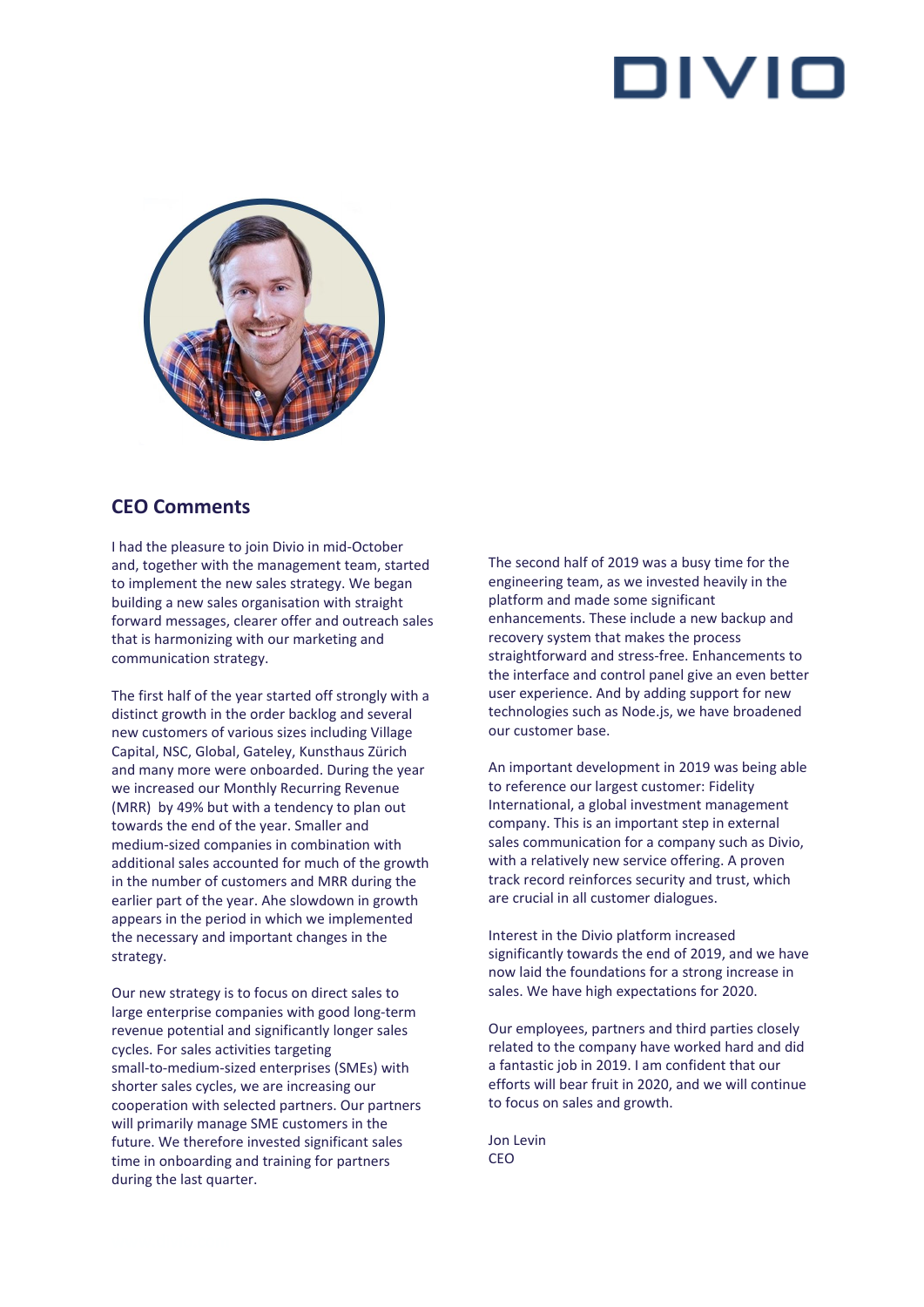

### **Financial information and other comments**

#### **For the period July-December 2019**

#### **Revenue**

Revenues for the second half of the year amounted to 8,250 (12,388) KSEK, which is a decrease of -33%. The company is shifting from services to a subscription revenue-based company. Income from subscriptions have increased by 96% and income from services decreased by 96%. Capitalized development expenses also decreased by 48% which is in line with the company strategy.

#### **Operating profit and loss**

Operating loss for the second half of the year amounted to -10,891 (-4,120) KSEK, which is an increase of the loss by 164%. This is explained by increased operational costs linked to management, new employees and process of listing the company on the First North Growth Market. Capitalized software development expenses are decreasing in comparison to the same period last year due to the shift from development to sales.

#### **For the period January-December 2019**

#### **Revenue**

Revenues for the full year amounted to 16,354 (18,444) KSEK, which is a decrease of 11% in comparison to previous year. The decrease is due to less capitalized software development expenses in the current year. There is a substantial shift from professional service revenues to recurring subscription revenues in comparison to 2018, an increase of 49%.

#### **Operating profit and loss**

Operating loss for the year amounted to -21,033 (-14,212) KSEK, which is an increase of 48%. This is due to the increase of employees, advisory costs related to the listing process and decrease in capitalized software development expenses when the company is moving into a more commercialized oriented organisation.

#### **Cash flow from operating activities**

Total cash flow for the full year 2019 was 253 (-5,142) KSEK. Cash flow from operating activities was -21,238 (-3,008) KSEK. Explained above as increased costs in operations and decreased current liabilities.

#### **Cash flow from investing activities**

Cash flow from investing activities was -4,974 (8,150) KSEK. This is mainly capitalized software development expenses in the company.

#### **Cash flow from financing activities**

Cash flow from financing activities was 26,465 (0) KSEK. Mainly due to proceeds from new share issue.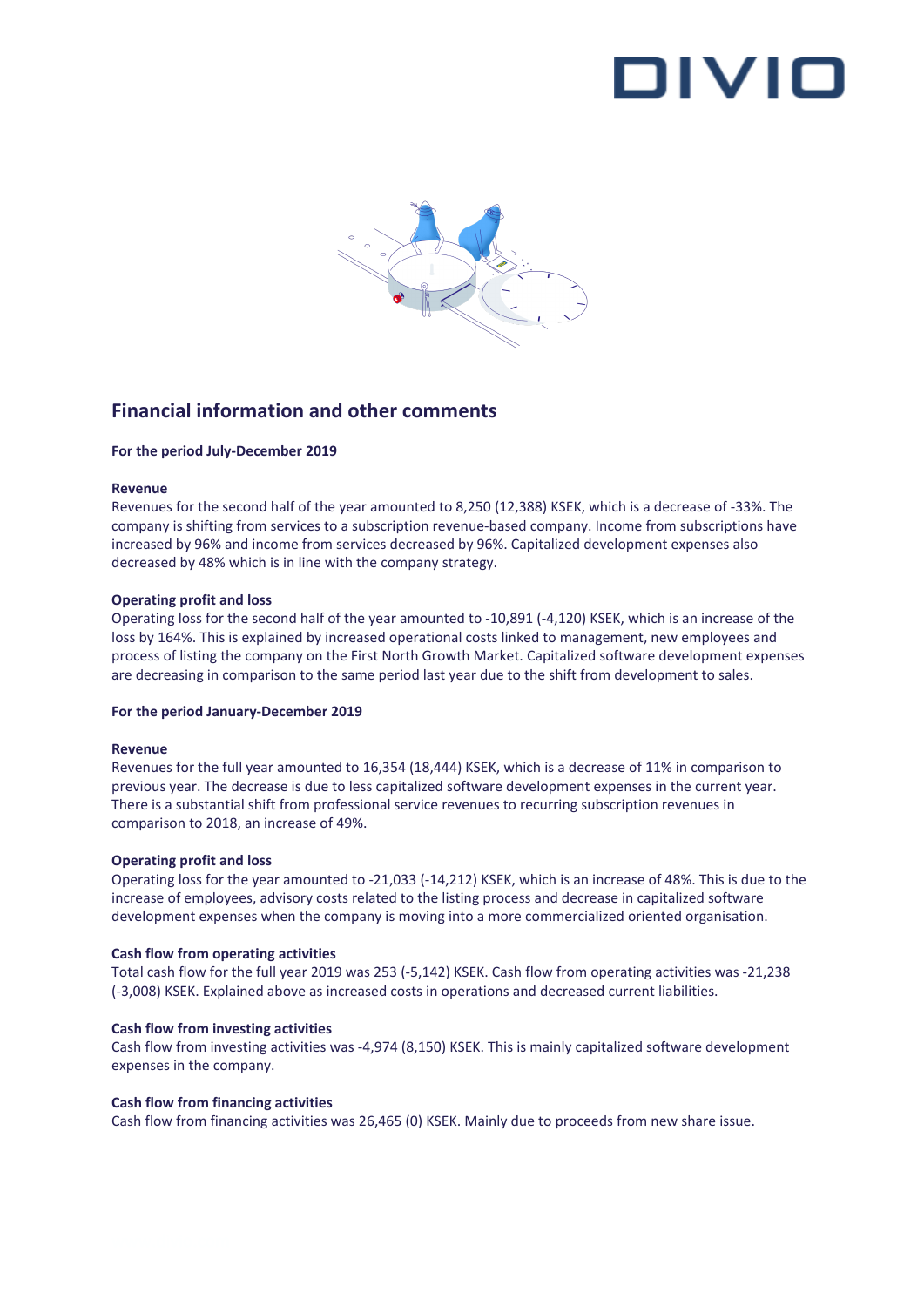# OIVIO

### **Accounting principles and other information**

Divio Technologies Group and Parent Company accounts have been prepared in accordance with the Annual Accounts Act and BFNAR 2012: 1 (K3).

#### **Group Structure per December 31, 2019**

The Divio Group is comprised of the parent company Divio Technologies AB (publ), in Sweden with org. no. 559077- 0730 and the wholly owned subsidiary Divio AG in Switzerland, and its wholly owned subsidiary Divio INC in the United States. The Group's operating activities are conducted mainly in Divio AG, with transfer pricing setup at arm's length for intragroup services. The Group operates in one segment, offering cloud management software subscriptions.

#### **Risks and uncertainties**

Divio is a relatively young software development group. The company launched its first commercial cloud software products in 2017 and still has a limited level of revenue. It is therefore not yet possible to draw long-term conclusions about market acceptance of the products or to predict clear trends regarding sales and earnings for the company.

Divio is dependent upon being able to enter into licensing and partnership agreements and upon several permits, remuneration systems and associated laws, regulations, decisions by government authorities and practice (which can all change, outside of Divio's control).

Divio is also dependent on intellectual property rights which are difficult to protect via registration. Ensuring that technical platforms are highly reliable and able to ensure reliability in the company's information management and protection against breaches and leaks is another factor which is crucial for the Company's future development.

Until a stable level of earnings and/or significant growth of subscriptions with subsequent prepayment inflows is reached, and as long as product development continues, Divio will need capital contributions from external sources. No adverse material changes in the perception of risks and uncertainties have occurred during the second half of 2019.

For further information, see Risk factors in the 2019 Company Description, available on www.divio.com.

#### **Shares**

Divio Technologies AB (publ) is traded on Nasdaq First North since December 18, 2019 under the stock ticker DIVIO B. The number of shares as per December 31, where 43,989,186 shares, whereof 750,000 series A with 10x voting right. Average during June to December was 41,523,866 shares, following the rights issue of 4,930,640 series B shares in November 2019.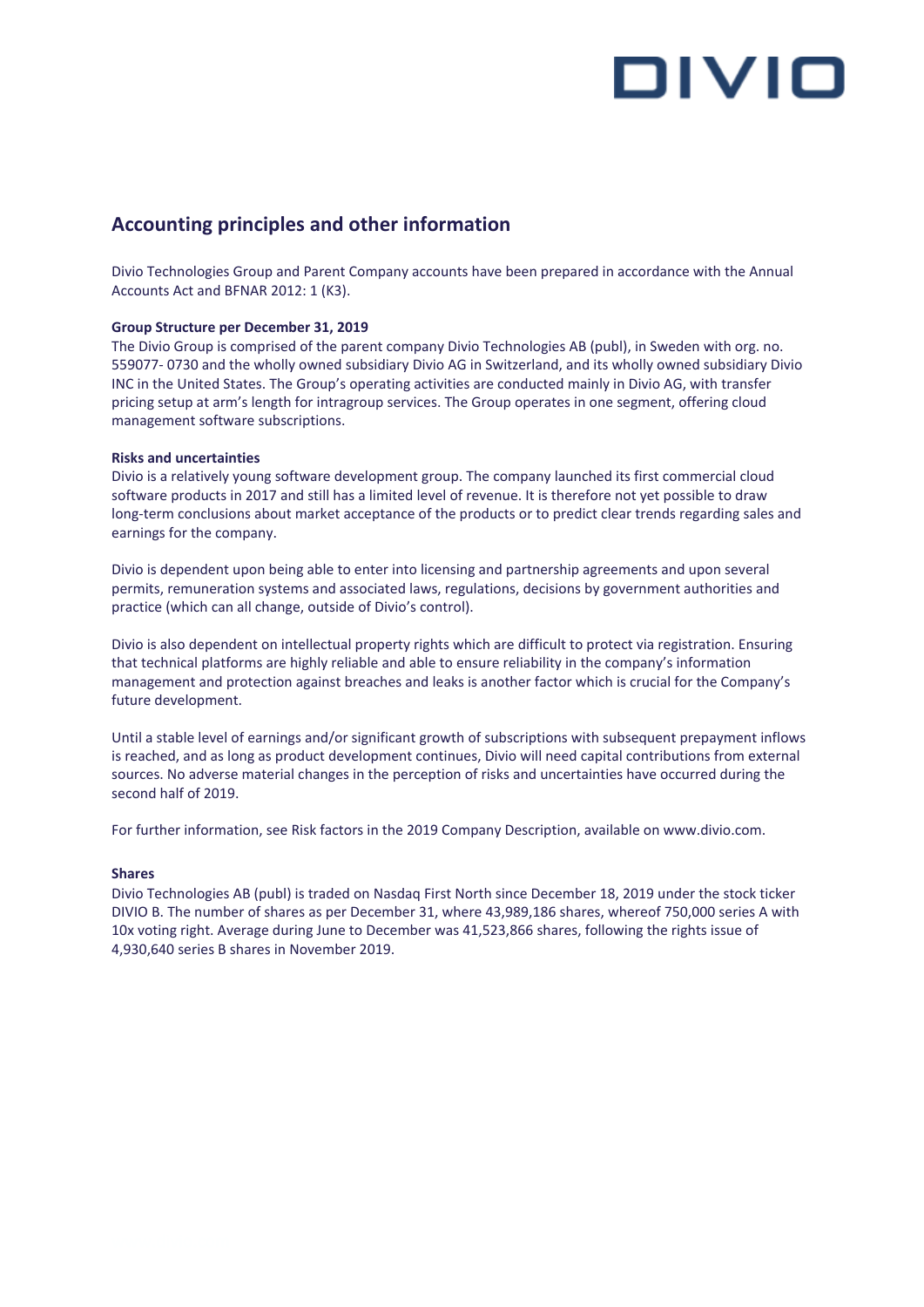

#### **Warrants**

Divio Technologies AB (publ) has three active series of Warrants per closing date. During the period Series C was issued, as part of the November rights issue. If all warrants are exercised this would lead to a dilution of 40,51% in Divio Technologies AB (publ), which would increase share capital by 1,782,214 SEK and add up to 61,500,050 SEK in equity capital.

| Warrant<br><b>Series</b> | <b>Duration</b> | <b>Strike</b>      | <b>Expiry</b> | <b>Investors</b> | <b>Employees</b>         | <b>Total</b><br><b>Warrants</b> | <b>Possible</b><br>Share issue | <b>Dilution</b><br>if exercised |
|--------------------------|-----------------|--------------------|---------------|------------------|--------------------------|---------------------------------|--------------------------------|---------------------------------|
| Series A                 | 2018/2022       | $9.30$ SEK $(1:1)$ | 2020-05-31    | 1.666.500        | $\overline{\phantom{a}}$ | 1,666,500                       | 1,666,500                      | 3.79%                           |
| Series B                 | 2019/2022       | $3.00$ SEK $(2:1)$ | 2022-04-15    | 14.450.000       | 8.000.000                | 22,450,000                      | 11.225.000                     | 11.21%                          |
| Series C                 | 2019/2020       | 2.50 SEK (2:1)     | 2020-06-15    | 9.861.280        | $\overline{\phantom{a}}$ | 9,861,280                       | 4,930,650                      | 25.52%                          |

#### **Upcoming financial reports**

| 7 May 2020  | Annual Report 2019                          |
|-------------|---------------------------------------------|
| 29 May 2020 | Annual General Meeting in Stockholm         |
| 28 Aug 2020 | Half-year report (1 January - 30 June 2020) |

Financial reports will be made publicly available on the company's website www.divio.com on the date of publication.

#### **Dividend**

No dividend to shareholders is proposed.

#### **Statement of assurance**

This report has been adopted by the Board of Directors of Divio Technologies AB (publ) on March 6, 2020. Composition of the Board currently: Gustav Martner, Chairman, with fellow members of the Board: Christian Bertschy, Måns Danielson and Behzad Ardakani.

The Board and the CEO, Jon Levin, certify that this year-end report provides a fair assessment of the Parent company and Group's activities, financial position and profits as well describes material risks and uncertainties.

#### **Auditor**

This report has not been reviewed by the company's auditors.

#### **Certified advisor**

FNCA Sweden AB is the certified advisor of the company.

#### **Definitions**

Subscriptions revenue

-Customers pay a monthly subscription fee MRR (Monthly Recurring Revenue) for Divios platform Professional services

-Revenue origin from customized projects

#### Earnings per share

-Is calculated as a company's profit divided by the outstanding shares of its common stock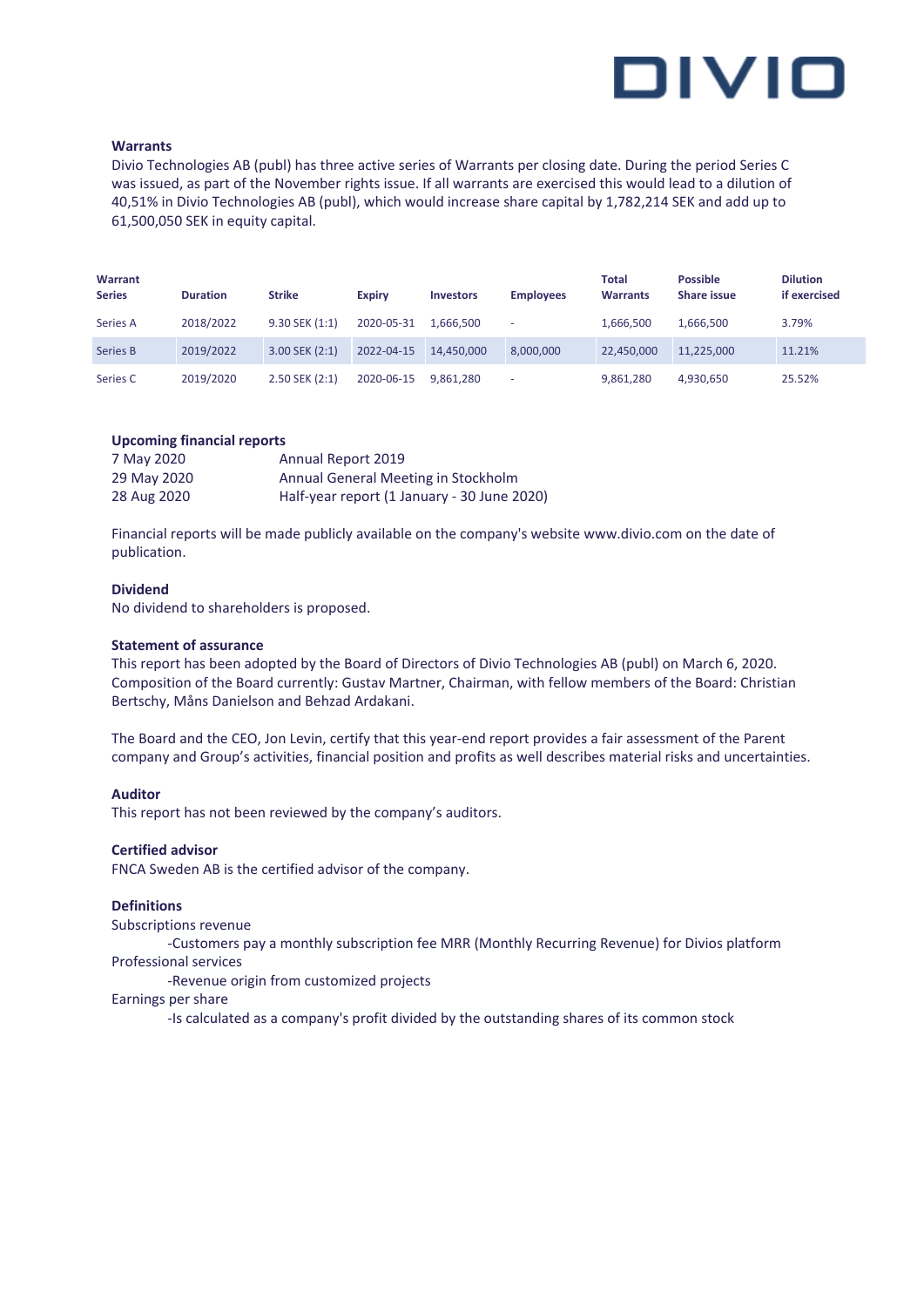# **Income statement Group, summarized**

**KSEK**

|                                  | 2019        | 2018      | 2019      | 2018     |
|----------------------------------|-------------|-----------|-----------|----------|
| <b>Profit and loss</b>           |             |           | Jul - Dec |          |
| Net revenue                      | 11,851      | 11,237    | 5,983     | 7,758    |
| Capitalised development expenses | 4,456       | 6,818     | 2,220     | 4,241    |
| Other revenue                    | 48          | 389       | 48        | 389      |
| <b>Total revenue</b>             | 16,354      | 18,444    | 8,250     | 12,388   |
| Cost of goods sold               | $-2,301$    | $-3,968$  | $-1,249$  | $-2,000$ |
| Other external costs             | $-12,237$   | $-9,111$  | $-6,170$  | $-4,549$ |
| Personnel                        | $-18,864$   | $-14,798$ | $-9,766$  | $-7,460$ |
| Depreciation / Amortization      | $-3,985$    | $-4,780$  | $-1,956$  | $-2,499$ |
| Other operating costs            | $\mathbf 0$ | 0         | 0         | $\Omega$ |
| <b>Operating profit</b>          | $-21,033$   | $-14,212$ | $-10,891$ | $-4,120$ |
| Net financial items              | 1,455       | $-377$    | 1,420     | $-369$   |
| <b>Allocations</b>               | $\mathbf 0$ | 0         |           |          |
| <b>Earning before tax</b>        | $-19,578$   | $-14,589$ | $-9,471$  | $-4,489$ |
| <b>Taxes</b>                     | $-106$      | $-145$    | $-28$     | $-108$   |
| Profit (loss) for the period     | $-19,684$   | $-14,734$ | $-9,499$  | $-4,597$ |

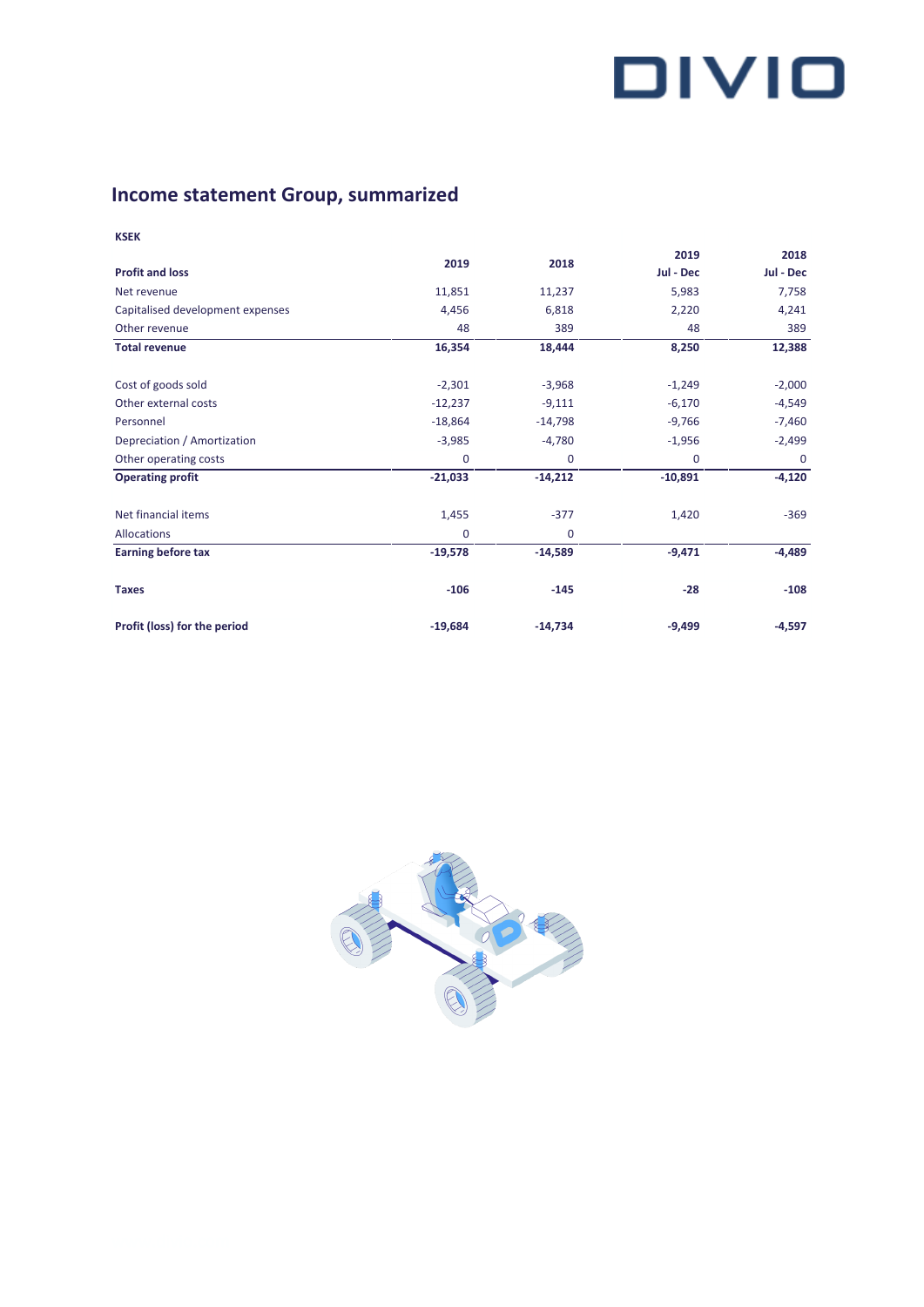## **Balance sheet Group, summarized**

| <b>KSEK</b>                          |            |            |
|--------------------------------------|------------|------------|
| <b>Assets</b>                        | 2019-12-31 | 2018-12-31 |
| <b>Fixed assets</b>                  |            |            |
| Intangible fixed assets              |            |            |
| Capitalised development expenses     | 12,776     | 11,615     |
| Other intangible fixed assets        | 95         | 125        |
| <b>Total Intangible fixed assets</b> | 12,871     | 11,740     |
|                                      |            |            |
| Tangible fixed assets                |            |            |
| Equipment                            | 84         | 187        |
| <b>Total tangible fixed assets</b>   | 84         | 187        |
|                                      |            |            |
| <b>Financial assets</b>              |            |            |
| Other financial assets               | 335        | 410        |
| <b>Total financial assets</b>        | 335        | 410        |
|                                      |            |            |
| <b>Total fixed assets</b>            | 13,290     | 12,336     |
|                                      |            |            |
| Current assets                       |            |            |
| Trade receivables                    | 557        | 815        |
| Other current receivables            | 663        | 811        |
| <b>Total current assets</b>          | 1,220      | 1,626      |
|                                      |            |            |
| <b>Cash and cash equivalents</b>     | 5,948      | 5,571      |
|                                      |            |            |
| <b>Total assets</b>                  | 20,457     | 19,534     |
|                                      |            |            |
| <b>KSEK</b>                          |            |            |
| <b>Equity and liabilities</b>        | 2019-12-31 | 2018-12-31 |
| Equity                               |            |            |
| Share capital                        | 4,393      | 1,411      |
| Other equity                         | 29,815     | 20,492     |
| This year's profit (loss)            | $-19,684$  | $-14,734$  |
| <b>Total equity</b>                  | 14,524     | 7,169      |
|                                      |            |            |
| <b>Provisions</b>                    |            | 36         |
|                                      |            |            |
| <b>Non-current liabilites</b>        |            |            |
| <b>Other liabilities</b>             |            | 2,185      |
| <b>Total non-current liabilites</b>  |            | 2,185      |
|                                      |            |            |
| <b>Current liabilites</b>            |            |            |
| Bank overdraft                       | 1,476      | 3,823      |
| Trade payables                       | 523        | 939        |
| Other current liabilites             | 3,934      | 5,382      |
| <b>Total current liabilities</b>     | 5,933      | 10,144     |
|                                      |            |            |
| <b>Total Equity and liabilities</b>  | 20,457     | 19,534     |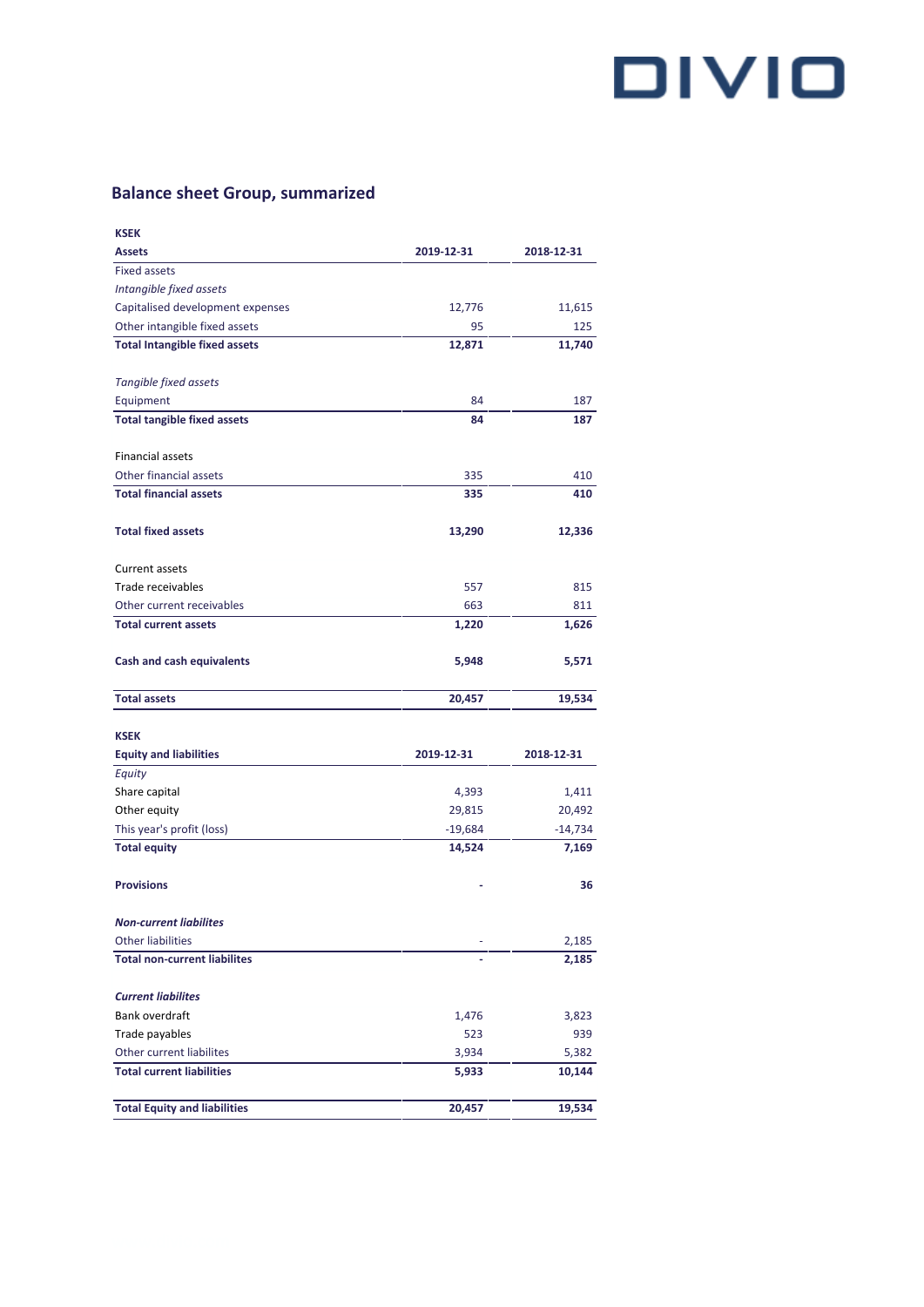### **Cash flow statement Group, summarized**

| <b>KSEK</b>                                  | 2019      | 2018      |
|----------------------------------------------|-----------|-----------|
| Cash flow from operating activities          |           |           |
| Result after financial items                 | $-19,578$ | $-14,212$ |
| Adj for non-cash items                       | 2,288     | 4,780     |
| Changes in current assets                    | 406       | 180       |
| Changes in current liabilities               | $-4,354$  | 6,243     |
| Cash flow from operating activities          | $-21,238$ | $-3,008$  |
|                                              |           |           |
| Cash flow from investing activities          |           |           |
| Capitalized development expenses             | $-5,049$  | $-6,818$  |
| Changes in financial assets                  | 75        |           |
| Effect of reverse acquisition                |           | 15,206    |
| Investments in other fixed intangible assets |           | $-150$    |
| Investments in other fixed tangible assets   |           | $-88$     |
| Cash flow from investing activities          | $-4,974$  | 8,150     |
| Cash flow from financing activities          |           |           |
| <b>Rights issue</b>                          | 28,650    |           |
| Repayment of loans                           | $-2,185$  |           |
| Cash flow from financing activities          | 26,465    | 0         |
| Total cash flow for the period               | 253       | 5,142     |
| Cash at the beginning of the period          | 5,571     | 460       |
| Exchange rate differences                    | 124       | $-30$     |
| Cash at the end of the period                | 5,948     | 5,571     |

### **Change in equity Group, summarized**

| (Values in KSEK)                      | 2019     |
|---------------------------------------|----------|
| Equity at the beginning of the period | 7 1 6 9  |
| New share issue                       | 28 651   |
| Currency translation differences      | $-1612$  |
| Profit (loss)                         | $-19684$ |
| Equity at the end of the period       | 14 5 24  |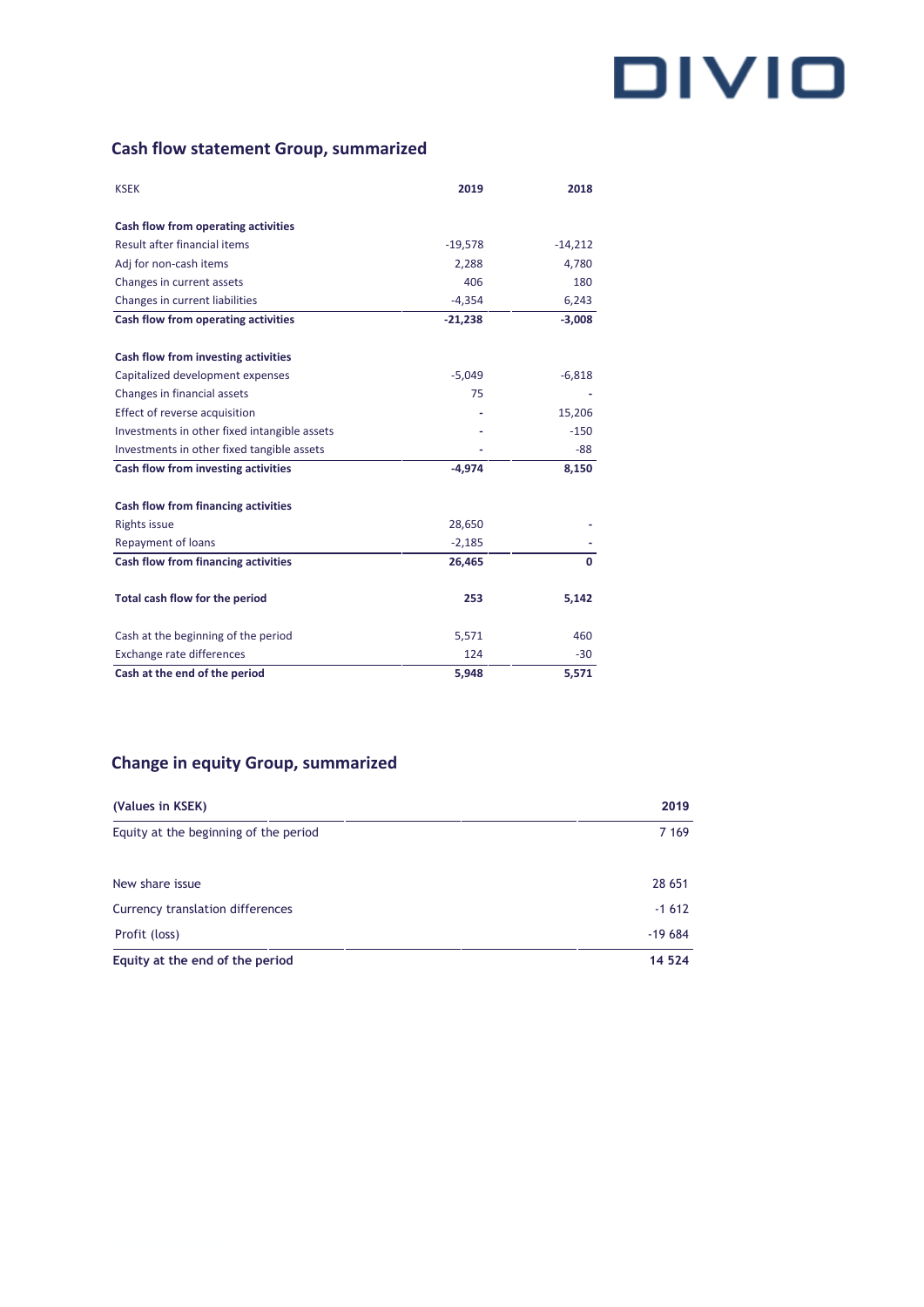### **Income statement Parent company, summarized**

| <b>KSEK</b>                  |          |             |
|------------------------------|----------|-------------|
| <b>Profit and loss</b>       | 2019     | 2018        |
| Net revenue                  | 6,867    | 3,839       |
| <b>Total revenue</b>         | 6,867    | 3,839       |
| Other external costs         | $-2,369$ | $-2,095$    |
| Personnel                    | $-4,669$ | $-1,547$    |
| Depreciation / Amortization  | $-30$    | $-25$       |
| Other operating costs        | 0        | $\mathbf 0$ |
| <b>Operating profit</b>      | $-201$   | 172         |
| Net financial items          | -8       | 464         |
| Allocations                  | 164      | $-164$      |
| <b>Earning before tax</b>    | $-45$    | 472         |
| <b>Taxes</b>                 | 0        | $-109$      |
| Profit (loss) for the period | $-45$    | 363         |